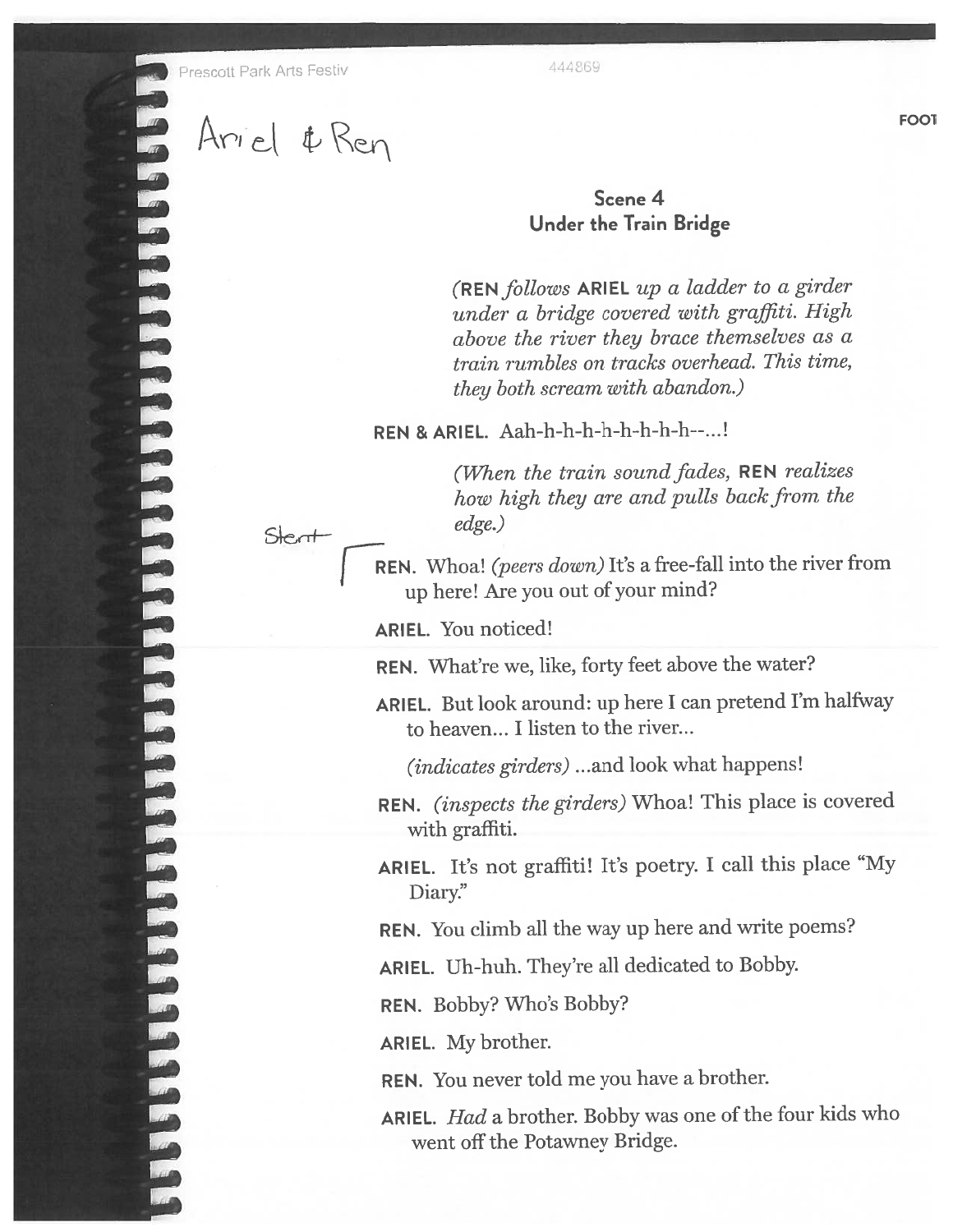Prescott Park Arts Festiv 444869

98 FOOTLOOSE

REN. Oh, God. I'm sorry.

ARIEL. Yep. One of the...

(a la Rev. Moore) ". . .four young people who held the promise of Bomont's brightest future'

REN. Why didn't I know this?

ARIEL. We never talk about it. And once Daddy decided the town needed saving, he never mentioned Bobby again.

REN. You must miss him real bad.

ARIEL. I try not to think about it.

REN. That never works. I'll bet you think about it all the time.

ARIEL. How did you know that?

REN. I study you.

ARIEL. Oh, yeah? What do you see?

REN. Somebody who's smart.

ARIEL. Thank you.

REN. Maybe <sup>a</sup> little bit angry.

ARIEL. Maybe a lot.

REN. And somebody who's sad.

(Beat.)

<sup>I</sup> always wondered where that came from.

ARIEL. (touched) Now you know.

(They're both silent. She starts to speak, but stops herself)

[MUSIC NO. 14: "ALMOST PARADISE"]

REN. What?<br>
All the state of the state of the state of the state of the state of the state of the state of the state of th<br>
All the state of the state of the state of the state of the state of the state of the state of the